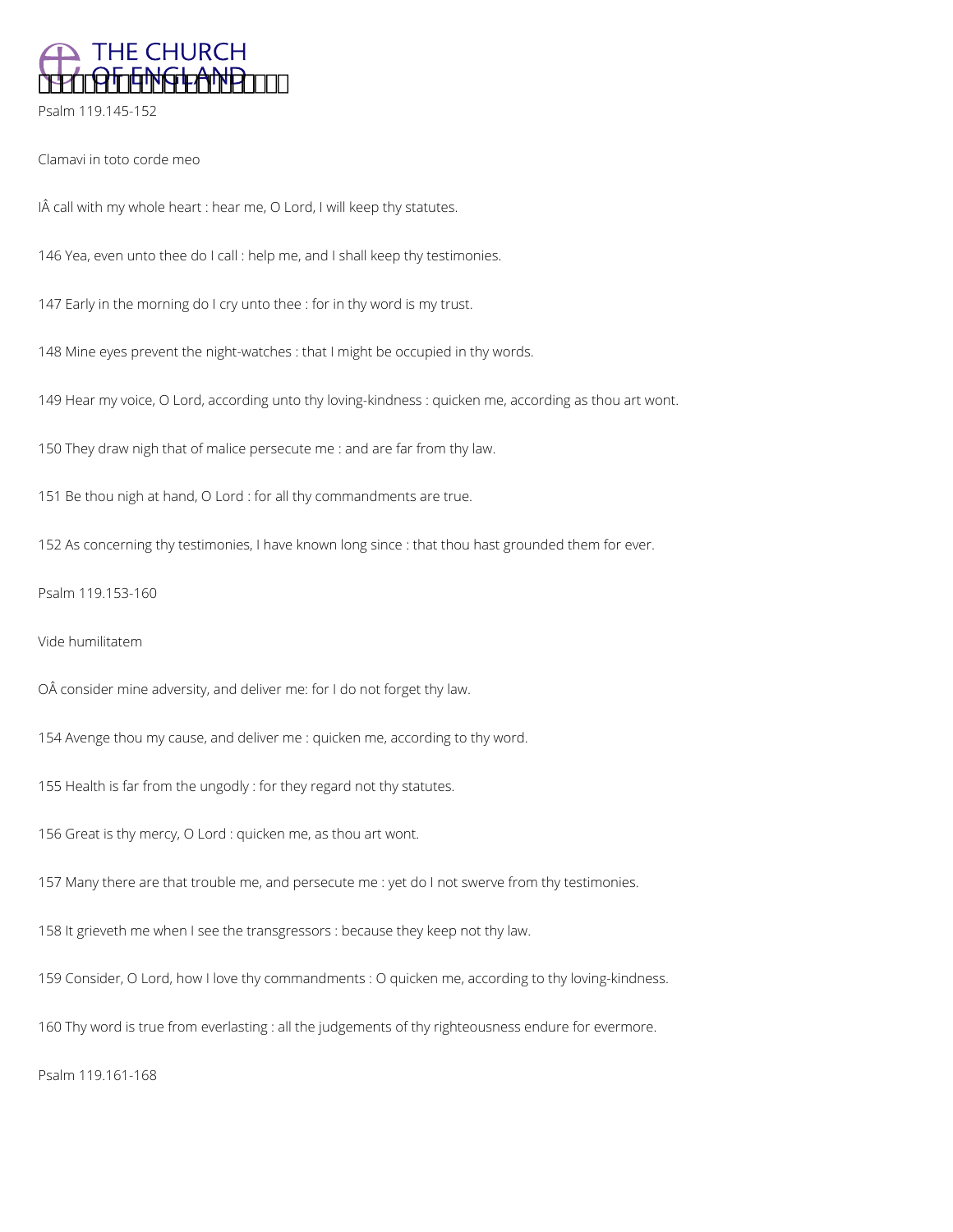Principes persecuti sunt

Princes ve persecuted me without a cause: but my heart standeth in awe of thy word.

162 I am as glad of thy word : as one that findeth great spoils.

163As for lies, I hate and abhor them : but thy law do I love.

164 Seven times a day do I praise thee : because of thy righteous judgements.

165 Great is the peace that they have who love thy law : and they are not offended at it.

166 Lord, I have looked for thy saving health : and done after thy commandments.

167 My soul hath kept thy testimonies : and loved them exceedingly.

168 have kept thy commandments and testimonies : for all my ways are before thee.

Psalm 119.169-176

Appropinquet deprecatio

Letmy complaint come before thee, O Lord : give me understanding, according to thy word. 170 Let my supplication come before thee : deliver me, according to thy word. 171 My lips shall speak of thy praise : when thou hast taught me thy statutes. 172 Yea, my tongue shall sing of thy word : for all thy commandments are righteous. 173 Let thine hand help me : for I have chosen thy commandments. 174 have longed for thy saving health, O Lord : and in thy law is my delight.

1750 let my soul live, and it shall praise thee : and thy judgements shall help me.

176 have gone astray like a sheep that is lost : O seek thy servant, for I do not forget thy c

Text from The Book of Common Prayer, the rights in which are vested in the Crown,

is reproduced by permission of the C  $\epsilon$  mobw ind geP bline in tere, ity Press.

Copy to clipboard